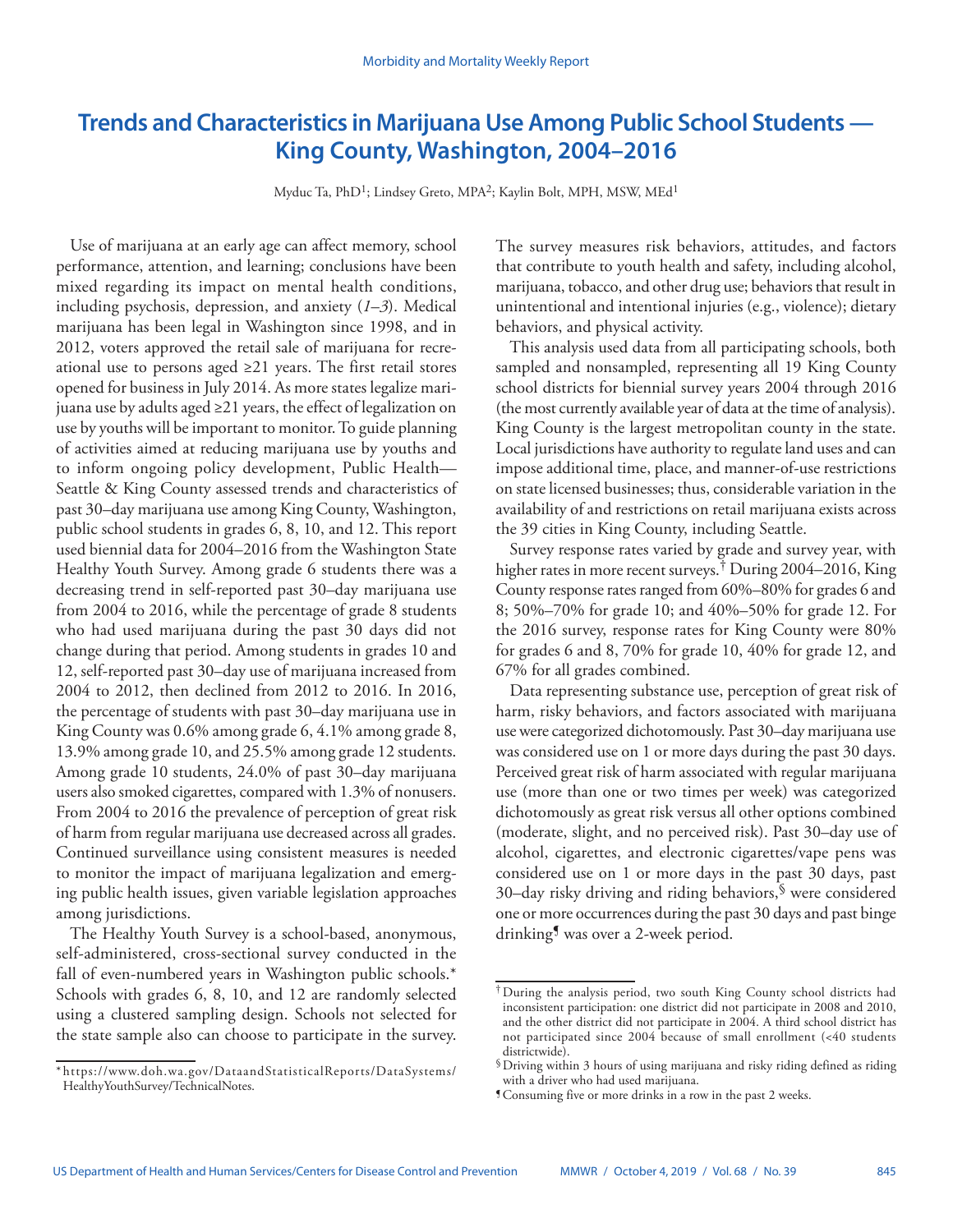Dichotomous factors generally reported to be associated with other substance use (*4*) were examined for marijuana use; these factors included whether students' parents had talked about not using marijuana, use by one or more best friends or by a member in the youth's household, and having been bullied one or more times in the past month.\*\* Stata survey software (version 13; StataCorp) was used to generate percentage estimates and corresponding 95% confidence intervals (CIs). To account for differential participation among school districts across survey years, percentage estimates were weighted to the school district total enrollment by grade and sex, with the final weights adjusted to sum to the county total public school enrollment by grade and sex. Joinpoint trend analysis software [\(https://surveillance.cancer.gov/joinpoint/\)](https://surveillance.cancer.gov/joinpoint/) was used to evaluate statistical significance of trends in survey-weighted percentage estimates by grade and sex. Analyses of trends by sex and examination of factors associated with past 30–day use were restricted to grade 10 students as a result of gradespecific sampling and the need for adequate response rates to accommodate a robust analysis.

During 2004–2016, the prevalence of reported past 30–day marijuana use was lowest among students in grade 6 and increased with school grade level (Figure 1). In 2016, past 30–day marijuana use was reported by  $0.6\%$  (CI =  $0.4-0.7$ )



**FIGURE 1. Percentage of students with past 30–day (current) marijuana use\* and their perception of great risk of harm† associated with marijuana use, by school grade — Healthy Youth Survey, King County, Washington, 2004–2016**

\* Significant decreasing trend (p<0.05) in past 30-day marijuana use for grade 6. Change in trend starting in 2012 for grades 10 and 12. † Significant decreasing trend (p<0.05) in perception of great risk of harm from marijuana use for all grades.

Year

<sup>\*\*</sup> [https://www.drugabuse.gov/publications/preventing-drug-abuse-among](https://www.drugabuse.gov/publications/preventing-drug-abuse-among-children-adolescents/chapter-1-risk-factors-protective-factors)[children-adolescents/chapter-1-risk-factors-protective-factors](https://www.drugabuse.gov/publications/preventing-drug-abuse-among-children-adolescents/chapter-1-risk-factors-protective-factors) and [https://iprc.](https://iprc.iu.edu/spf/docs/Risk%20and%20Protective%20Factors%20Associated%20with%20Youth%20Marijuana.pdf) [iu.edu/spf/docs/Risk%20and%20Protective%20Factors%20Associated%20](https://iprc.iu.edu/spf/docs/Risk%20and%20Protective%20Factors%20Associated%20with%20Youth%20Marijuana.pdf) [with%20Youth%20Marijuana.pdf.](https://iprc.iu.edu/spf/docs/Risk%20and%20Protective%20Factors%20Associated%20with%20Youth%20Marijuana.pdf)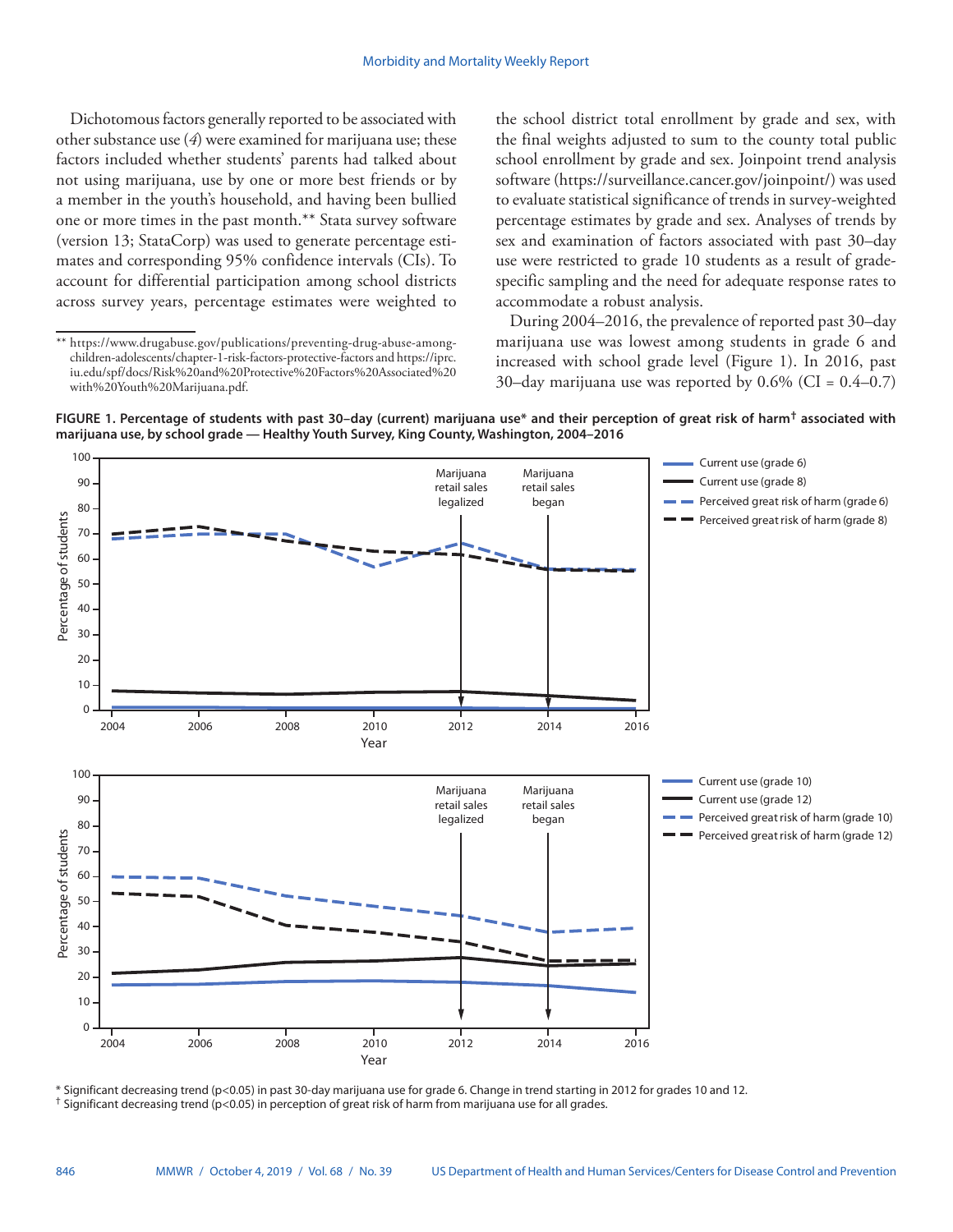of grade 6 students,  $4.1\%$  (CI = 3.5–4.8) of grade 8 students, 13.9% (CI = 12.6–15.3) of grade 10 students, and 25.5% (CI = 23.7–27.4) of grade 12 students in King County. Among students in grade 6, past 30–day marijuana use declined significantly, from 1.3% in 2004 to 0.6% in 2016. There was no statistically significant trend among students in grade 8; however, among students in grades 10 and 12, past 30–day use increased from 2004 to 2012, and then declined. Across all grades, the percentage of students reporting great risk of harm from regular marijuana use declined over the survey period, with the lowest perceived great risk of harm reported among older students in all years. In 2016, 26.7% (CI = 25.0–28.5) of students in grade 12 perceived great risk of harm from regular marijuana use, whereas  $53.3\%$  (CI =  $50.5-56.1$ ) reported this perception in 2004.

Among male students in grade 10, past 30–day marijuana use increased from 17.6% in 2004 to 21.4% in 2010 and subsequently declined to 13.5% in 2016 (Figure 2). Among female students in grade 10, there was no change in the prevalence of past 30–day use, which remained approximately 16% during this period. In 2016, there was no significant difference in past 30–day marijuana use between male and female students in grade 10.

Among past 30–day marijuana users in grade 10, 42.8% reported living with someone who uses marijuana, 88.5% reported having at least one best friend who used marijuana, and 26.3% reported having been bullied at least once in the past 30 days; these prevalences were higher than those among grade 10 nonusers (12.8%, 28.3%, and 16.5%, respectively) (Table). Among grade 10 marijuana users, 92.5% reported that it was not very hard to obtain marijuana, compared with 56.7% of nonusers. No parental discussion about marijuana during the past year was reported by similar percentages of past 30–day marijuana users (39.2%) and nonusers (39.8%).

Among grade 10 students, prevalence of past 30–day use of other substances was four times higher among those who had

**FIGURE 2. Percentage of students who were past 30–day (current) marijuana users among grade 10 students, by sex — Healthy Youth Survey, King County, Washington, 2004–2016\***



\* Significant (p<0.05) change in trend among male grade 10 students starting in 2010.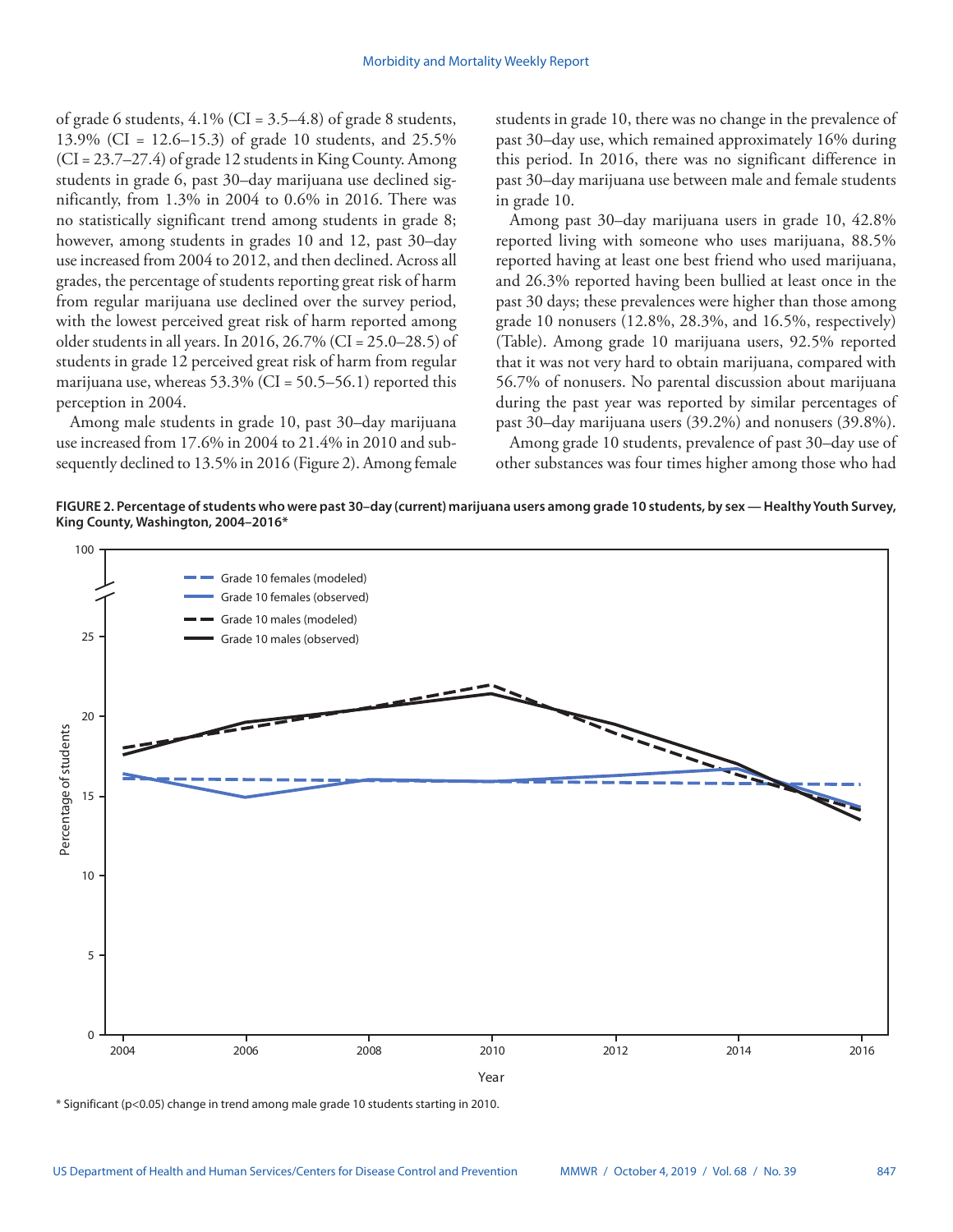| <b>Characteristic</b>                                                             | Marijuana use in past 30 days* |                            |                                                       |
|-----------------------------------------------------------------------------------|--------------------------------|----------------------------|-------------------------------------------------------|
|                                                                                   | Yes (n = 1,949) % (95% CI)     | No (n = 12,106) % (95% CI) | Prevalence ratio marijuana<br>users/nonusers (95% CI) |
| Overall                                                                           | $13.9(12.6 - 15.3)$            | 86.1 (84.7-87.4)           | N/A                                                   |
| Individual/Family factors <sup>†</sup>                                            |                                |                            |                                                       |
| Household marijuana use <sup>§</sup>                                              | 42.8 (39.2-46.5)               | $12.8(11.4 - 14.4)$        | $3.3(2.9 - 3.9)$                                      |
| Parents have not talked about not using marijuana                                 | 39.2 (36.1-42.3)               | 39.8 (38.1-41.4)           | $1.0(0.9-1.1)$                                        |
| ≥1 best friend who used marijuana                                                 | 88.5 (85.7-90.8)               | $28.3(26.1 - 30.6)$        | $3.1(2.9-3.4)$                                        |
| Perceived great risk of harm from regular marijuana use                           | $8.1(6.6-9.8)$                 | 45.0 (42.5–47.5)           | $0.18(0.15 - 0.22)$                                   |
| Not very hard to get marijuana                                                    | 92.5 (90.8-93.9)               | 56.7 (54.8–58.6)           | $1.6(1.6-1.7)$                                        |
| At academic risk <sup>¶</sup>                                                     | 35.5 (31.4 - 39.7)             | $15.1(13.2 - 17.2)$        | $2.4(2.1-2.7)$                                        |
| Bullied $\geq$ 1 time in past 30 days                                             | 26.3 (23.8-28.9)               | $16.5(15.5-17.6)$          | $1.6(1.4-1.8)$                                        |
| Driving within 3 hours of using marijuana at least once in the<br>past month      | 36.0 (31.7-40.6)               | N/A                        | N/A                                                   |
| Rode in car at least once in the past month with driver who<br>has used marijuana | $60.8(56.7 - 64.7)$            | $6.8(5.8 - 7.9)$           | $9.0(7.8 - 10.3)$                                     |
| Additional substance use**                                                        |                                |                            |                                                       |
| Alcohol                                                                           | 67.0 (63.9 - 70.0)             | $10.3(9.5 - 11.2)$         | $6.5(6.0 - 7.0)$                                      |
| Cigarette smoking                                                                 | 24.0 (21.4-26.7)               | $1.3(1.1-1.5)$             | $18.9(16.1 - 22.0)$                                   |
| E-cigarettes/Vape pens                                                            | 43.0 (37.4-48.8)               | $4.0(3.3-4.7)$             | $10.9(9.3 - 12.7)$                                    |
| Binge drinking <sup>††</sup>                                                      | 43.5 (40.4-46.7)               | $3.7(3.3-4.1)$             | $11.9(10.5-13.5)$                                     |
| Any substance use <sup>§§</sup>                                                   | 88.6 (86.6-90.3)               | 22.1 (20.6-23.7)           | $4.0(3.7-4.3)$                                        |

**TABLE. Prevalence of marijuana use among 10th grade public school students in the past 30 days and prevalence ratios between marijuana users and nonusers, by selected characteristics (N = 14,055) — Healthy Youth Survey, King County, Washington, 2016**

**Abbreviations:** CI = confidence interval; N/A = Not applicable.

\* All estimates are survey weighted to reflect total county public school enrollment by grade and sex; prevalence ratios are unadjusted comparing marijuana users and nonusers for individual or family factors and additional substance use.

† Marijuana users and nonusers who reported a given individual or family factor. Denominators for categories listed might be less than total marijuana users and non-users because some respondents only responded to the marijuana use question.

§ Lives with someone who uses marijuana.

¶ Grades of "C" or lower.

\*\* Marijuana users and nonusers who reported using other substances on 1 or more days in the past 30 days. Denominators for categories listed might be less than total marijuana users and non-users because some respondents only responded to the marijuana use question.

†† Consumed five or more alcoholic drinks in a row during the preceding 2 weeks.

§§ Reported use of alcohol, cigarette smoking, or e-cigarette/vape pen on one or more days in the past 30 days, or reported binge drinking.

used marijuana in the past 30 days than among those who had not. Among marijuana users, the prevalences of past 30–day use of other substances were as follows; alcohol (67.0%), cigarettes (24.0%), e-cigarettes or vape pens (43.0%), and of binge drinking (43.5%), compared with 10.3%, 1.3%, 4.0%, and 3.7% among nonusers, respectively. Among grade 10 marijuana users, 36% reported driving within 3 hours of using marijuana at least once in the past month.

## **Discussion**

Despite legalization of the retail sale of marijuana to adults in Washington in 2012, evidence from the biennial Washington State Healthy Youth Survey indicates that the prevalence of past 30–day marijuana use among students in grades 10 and 12 began to decline that year. The decline continued in 2016 among grade 10 students and did not change significantly among grade 12 students. This decline or absence of change in youth marijuana use after legalization of retail sales to adults is consistent with trends reported in Colorado and Oregon,††

†† <https://www.colorado.gov/cdphe/marijuana-health-report> and [https://](https://www.oregon.gov/oha/PH/PREVENTIONWELLNESS/MARIJUANA/Documents/HB3400-Legislative-Report-Youth-Prevention-2017.pdf) [www.oregon.gov/oha/PH/PREVENTIONWELLNESS/MARIJUANA/](https://www.oregon.gov/oha/PH/PREVENTIONWELLNESS/MARIJUANA/Documents/HB3400-Legislative-Report-Youth-Prevention-2017.pdf) [Documents/HB3400-Legislative-Report-Youth-Prevention-2017.pdf](https://www.oregon.gov/oha/PH/PREVENTIONWELLNESS/MARIJUANA/Documents/HB3400-Legislative-Report-Youth-Prevention-2017.pdf).

states that legalized adult retail sales of marijuana in 2013 and 2014, respectively. However, causality of the observed decrease in youth use following retail sale legalization cannot be inferred, because effects might be delayed and this report does not include data from the timeframe that would capture the more recent surge in e-cigarette use by youth and the use of tetrahydrocannabinol (THC) within electronic cigarette (e-cigarette) devices. Although the relationship between legal adult recreational use and youth use is not well understood, two possible reasons for the observed decline in youth use include reduction of illicit market supply through competition§§ and loss of novelty appeal among youths. Furthermore, it would be important to monitor the long-term role legalization might play to foster a permissive use environment given observed strong associations with use and individual and family factors that influence youth use.

Before initiation of retail marijuana sales in Washington in 2014, the statewide prevalence of use among grade 10 students had not changed significantly since 2002, although reported

§§ [https://www.wsipp.wa.gov/ReportFile/1670/Wsipp\\_I-502-Evaluation-and-](https://www.wsipp.wa.gov/ReportFile/1670/Wsipp_I-502-Evaluation-and-Benefit-Cost-Analysis-Second-Required-Report_Report.pdf)[Benefit-Cost-Analysis-Second-Required-Report\\_Report.pdf](https://www.wsipp.wa.gov/ReportFile/1670/Wsipp_I-502-Evaluation-and-Benefit-Cost-Analysis-Second-Required-Report_Report.pdf).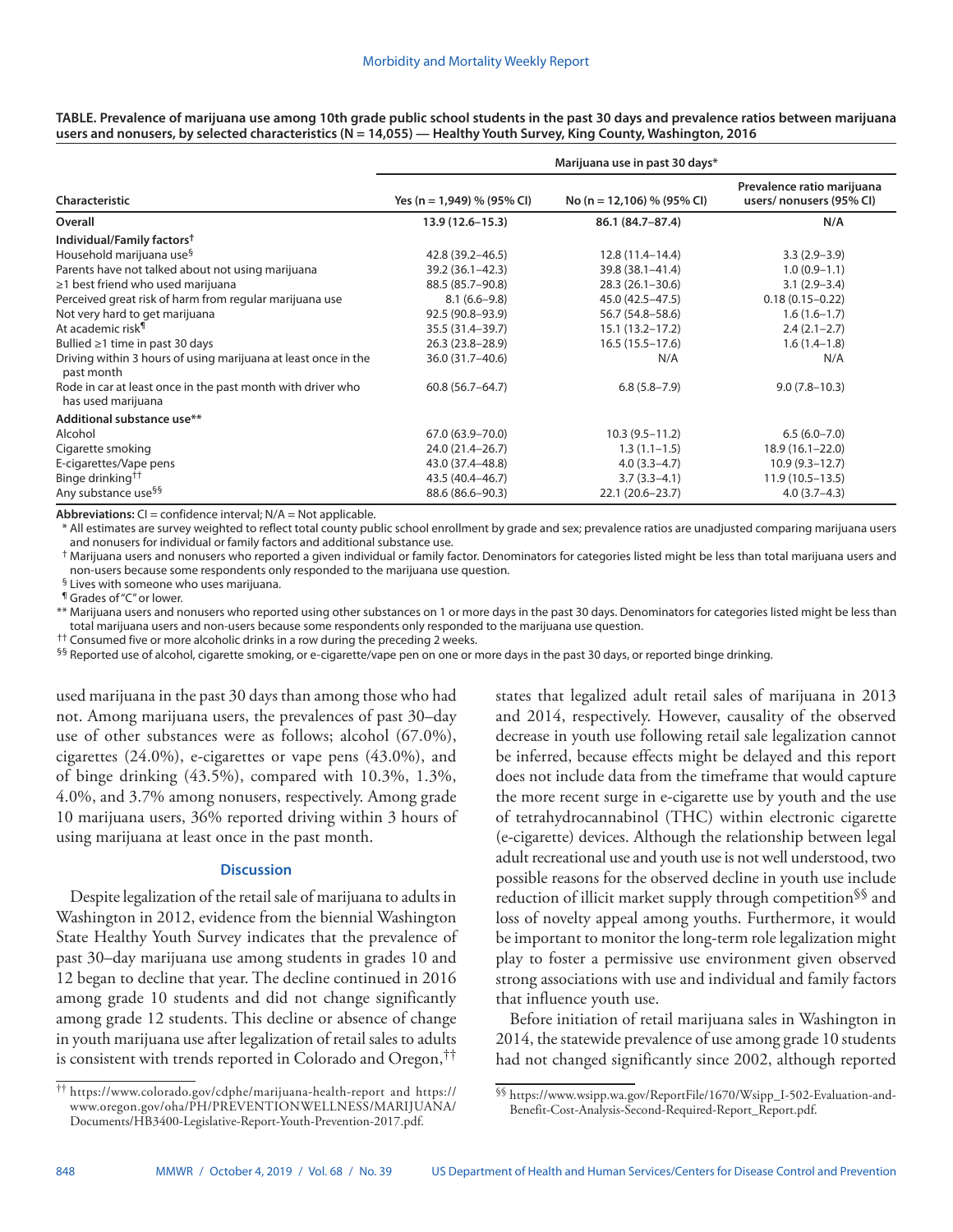#### **Summary**

## What is already known about this topic?

Youth marijuana use can have adverse health outcomes. However, reports from Colorado, Oregon, and Washington indicate no statewide increase in youth marijuana use following retail legalization for adults.

## What is added by this report?

Following 2012 legalization of retail marijuana sale to adults in Washington, past 30–day marijuana use decreased or remained stable through 2016 among King County students in grades 6, 8, 10, and 12. Among grade 10 students, the decline in use occurred among males while the rate among females remained steady. Use of alcohol or other substances was four times as frequent among marijuana users as among nonusers.

## What are the implications for public health practice?

Understanding reasons for youth marijuana use, particularly among females, might help inform policy, strategies, and educational campaigns.

statewide use prevalence in 2016 was higher among students identifying as non-Hispanic American Indian/Alaska Native and Hispanic than among non-Hispanic white and non-Hispanic Asian students (*5*). Among grade 10 King County students, past 30–day marijuana use by male students has been decreasing since 2010, while the prevalence among female students has not changed. Continued monitoring is necessary to observe how local trends among males change over time. The narrowing of the sex difference gap reflects national trends (*6*) and suggests that female users might benefit from tailored prevention messages informed by an understanding of reasons for use.

Although overall youth rates of smoking and alcohol are declining nationally (*7*), the prevalence of any substance use, including alcohol, cigarettes, or vape pens, was four times higher among grade 10 past 30–day marijuana users than among nonusers. Statewide data from 2016 also show similar higher prevalence of household, peer and individual factors associated with youth substance use among grade 10 marijuana users than nonusers [\(https://www.askhys.net/library/2016/](https://www.askhys.net/library/2016/RecentMarijaunaUseGr10.pdf) [RecentMarijaunaUseGr10.pdf\)](https://www.askhys.net/library/2016/RecentMarijaunaUseGr10.pdf). Findings from a 2017 survey of Canadian residents aged 15–24 years found that marijuana users were significantly more likely to be past 30-day e-cigarette users, compared with nonusers (*8*). Polysubstance use and driving after using marijuana or riding in a car driven by someone who had used marijuana recently are public health issues that are important to monitor. Educational campaigns conveying health risk of marijuana use should also address impaired driving, in light of experimental data showing deteriorating control with increasing task complexity and increased risk for involvement in a motor vehicle crash (*9*).

The findings in this report are subject to at least six limitations. First, these data predate the recent reported increase in youth e-cigarette use and the use of THC in the newest generation of e-cigarette devices. The marijuana use question does not explicitly define use by method and estimates of youth marijuana use might be underestimated if respondents did not consider vaping or edible consumption of marijuana products when responding to the question. Second, data are from public school students only and might not be generalizable to all youths in this age group. Students who might be at higher risk might not be in school; it is estimated that 95.3% of King County residents aged 14–18 years are in school.<sup>99</sup> Third, survey participation is voluntary, and responses are based on self-report, which can be subject to recall or response bias. Fourth, these estimates might differ from other state or nationally representative youth health–surveillance systems, in part because of survey methods, age of participants, survey setting, and period during the year the survey was conducted. Fifth, local historical data for youth marijuana use before 2004 are not available, and the effects of medical marijuana legalization, which occurred in 1998, on use by youths is unknown. Finally, binge drinking is framed as five or more drinks in a row during the preceding 2 weeks for both males and females and would likely underestimate excessive alcohol consumption among females compared with using a sex-specific four-drink threshold (*10*).

The national goals for substance use set by Healthy People 2020\*\*\* include a target of 6% for youths aged 12–17 years with past 30–day marijuana use, and progress toward this target requires evidence-based interventions and policies for preventing and treating substance use and abuse among youths. Although some cross-cutting interventions addressing adolescent health are presented in the Community Preventive Task Force's Community Guide,††† there currently is no specific category for marijuana use, as there is for alcohol and tobacco. The National Registry of Evidence-based Programs and Practices,§§§ a project of the federal Substance Abuse and Mental Health Services Administration, might be a potential alternative source for strategies that reduce marijuana use and prevent associated harms, but these strategies might not be sufficient for states with newly legalized retail marketplaces.

<sup>¶¶</sup> Based on analysis of 2012–2016 U.S. Census Bureau American Community Survey Public Use Microsample data, 95.3% (95% CI = 94.4%–96%) of the King County population aged 14–18 years are in school; 98% (95% CI = 97.3%–98.6%) of the King County population aged 15–16 years (grade 10) are in school.

<sup>\*\*\*</sup> [https://www.healthypeople.gov/2020/topics-objectives/topic/](https://www.healthypeople.gov/2020/topics-objectives/topic/substance-abuse)<br>substance-abuse.

[substance-abuse](https://www.healthypeople.gov/2020/topics-objectives/topic/substance-abuse). ††† <https://www.thecommunityguide.org>; [https://www.healthypeople.gov/2020/](https://www.healthypeople.gov/2020/tools-resources/Evidence-Based-Resources)

<sup>§§§</sup> <https://www.samhsa.gov/ebp-resource-center>.